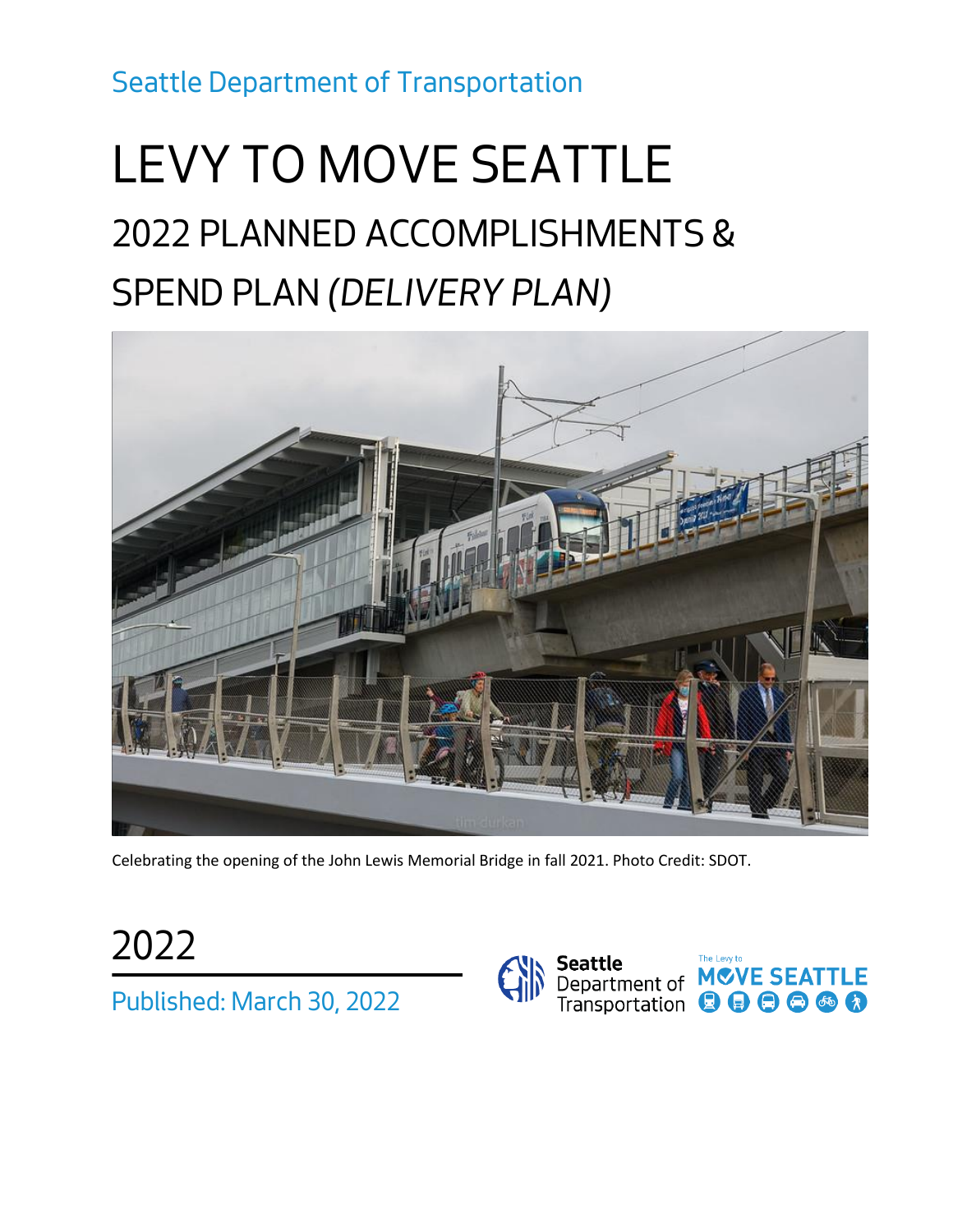### **PURPOSE**

The **Levy to Move Seattle 2022 Planned Accomplishments & Spend Plan** (the *2022 Levy Delivery Plan*) outlines the Seattle Department of Transportation (SDOT)'s expectations for 2022 Levy delivery, including planned accomplishments and spend plan for the Levy to Move Seattle portfolio. This 2022 Levy delivery plan intends to update plans for programs in 2022 to reflect carryforward work from 2021, updated risk assumptions, and changes in budget or schedule. This document creates a baseline against which SDOT will measure quarterly progress in 2022. It does not supersede th[e 2018 Updated Workplan](http://www.seattle.gov/Documents/Departments/SDOT/About/Funding/2018_1129_MoveSeattle_WorkPlan_FINAL.pdf) or change overall 9-year commitments.

SDOT maintains a consistent and transparent reporting structure to convey the status of Levy subprograms. The public can continue to expect annual and quarterly Levy to Move Seattle reports, and an annual Levy Delivery Plan. Quarterly performance and financial summaries for all 30 Levy subprograms can be found in an interactive[, online dashboard.](https://public.tableau.com/profile/city.of.seattle.transportation#!/vizhome/Levy_Dashboard_16141242942520/SafeRoutes) Information on how to use the dashboard can be found on page 12. SDOT is also preparing a **Levy Portfolio Status Update** (referred to moving forward as the *Levy Workplan Update*) to forecast the delivery plan for the remaining years of the Levy.

# **LEVY TO MOVE SEATTLE**

Approved by voters in November 2015, the 9-year, \$930 million Levy to Move Seattle provides funding to improve safety for all travelers, maintain our streets and bridges, and invest in reliable, affordable travel options for a growing city. The Levy aims to take care of the basics, while also investing in the future with improvements to move more people and goods in and around a growing Seattle. The Levy replaced the 9-year \$365 million Bridging the Gap levy approved by voters in 2006.

#### our **VISION**

Seattle is a thriving, equitable community powered by dependable transportation.

#### our **MISSION**

To deliver a transportation system that provides safe and affordable access to places and opportunities.

### our **VALUES & GOALS**

equity safety mobility sustainability livability excellence



**LEVY TO MOVE SEATTLE | 2022 PLANNED ACCOMPLISHMENTS & SPEND PLAN** Page 2 of 12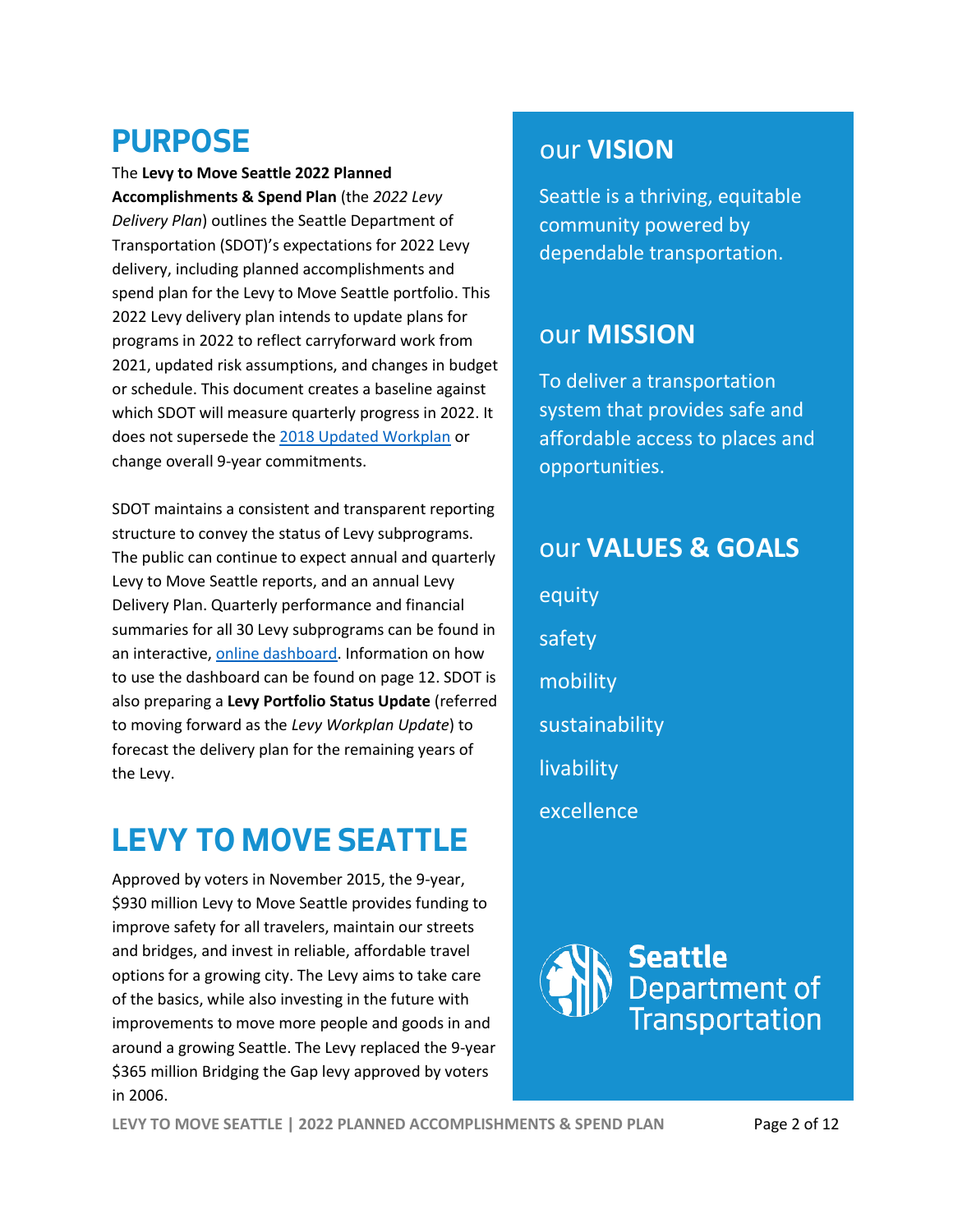### **TABLE OF CONTENTS**

- 4 How to Read this Report
- 5 Planned Accomplishments
- 10 Spend Plan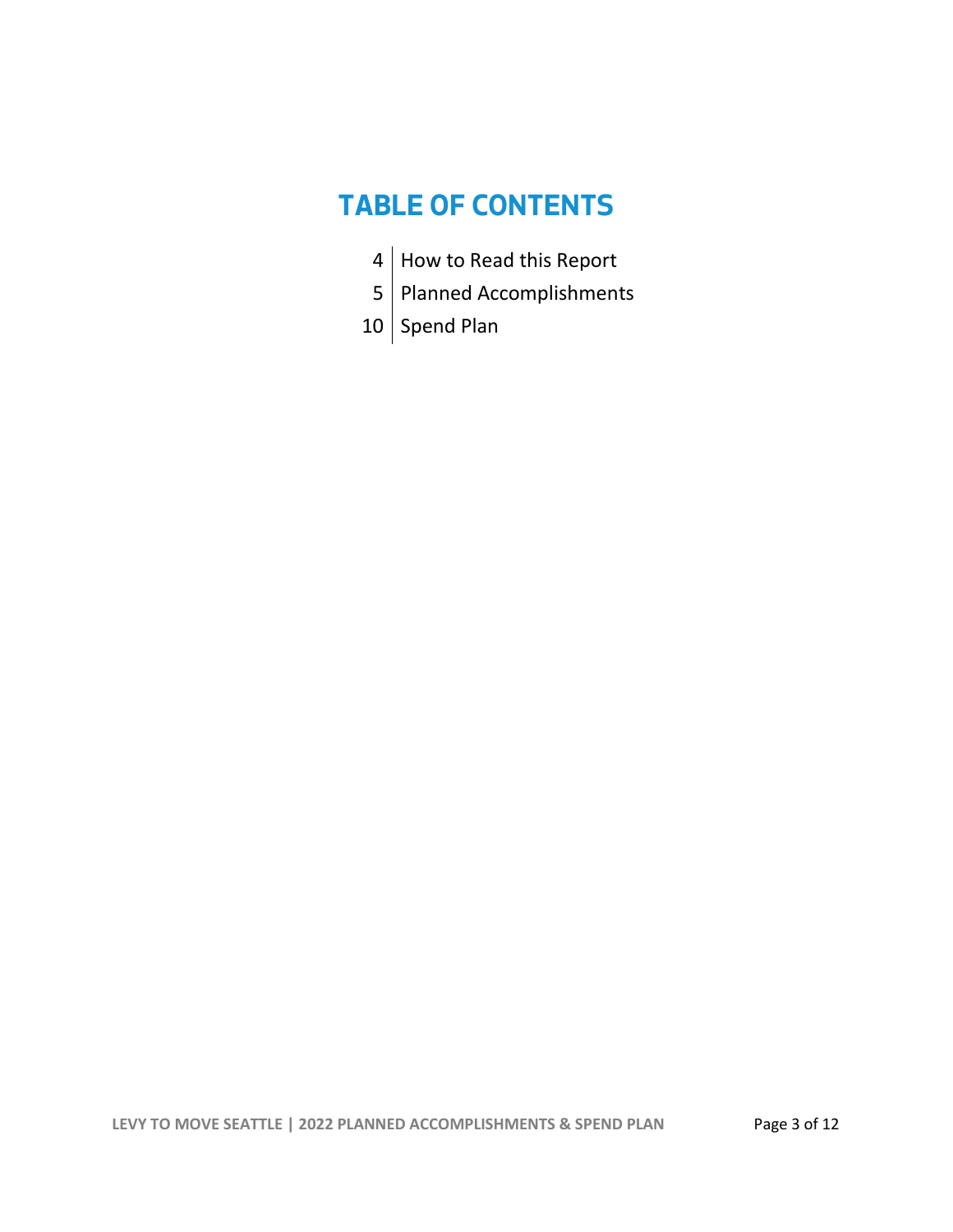### **HOW TO READ THIS REPORT**

#### **2022 PLANNED ACCOMPLISHMENTS**

The planned accomplishments indicate the deliverable expectation for the current year (2022) and are outlined against any 2022 commitments identified in the [2018 Updated Workplan.](http://www.seattle.gov/documents/Departments/SDOT/About/Funding/2018_1129_MoveSeattle_WorkPlan_FINAL.pdf) Explanations are provided for programs that note any variances from the 2018 Updated Workplan.

The list of planned accomplishments is presented in a table format with five categories, outlined below. Find **2022 Planned Accomplishments** on pages 5-9.

- **ID:** The Levy program number.
- **Levy Deliverable Category:** This is the deliverable being tracked, and the unit measure for columns C and D. Within each program, one or more deliverables are tracked and achieved. For example, under Program 1 – Safety Corridors, only number of corridors improved is tracked. However, under Program 3 – Markings, SDOT tracks both crosswalks and arterials remarked. These deliverables are in alignment with the deliverables outlined in the 2018 Levy Workplan.
- **2022 Target in 2018 Updated Levy Workplan:** The 2018 Levy Workplan outlined annual targets for Levy programs. This column lists that 2022 annual target for each deliverable. The unit measure is in column A.
- **2022 Planned Accomplishments:** This is the deliverable quantity or status that SDOT expects to achieve in each deliverable category.
- **Explanation for change, if applicable:** If applicable, there are notes for programs that explain any difference between column C and D.

#### **2022 SPEND PLAN**

Planned expenditures are developed to forecast spending for the year, factoring in capacity, current events, fund restrictions, or policy decisions. Spend plans help determine if different amounts of funding are needed per program to meet the year's planned accomplishments. If necessary, SDOT works with City Council and the City Budget Office (CBO) via the Supplemental Budget Process to implement any changes to the Adopted Budget.

The Spend Plan contains:

- SDOT's planned Levy expenditures in 2022, accompanied by a potential spending range informed by level of risk for each Levy project planned for 2022.
- A chart that shows planned expenditures by level of risk.

Find the 2022 spend plan on pages 10-11.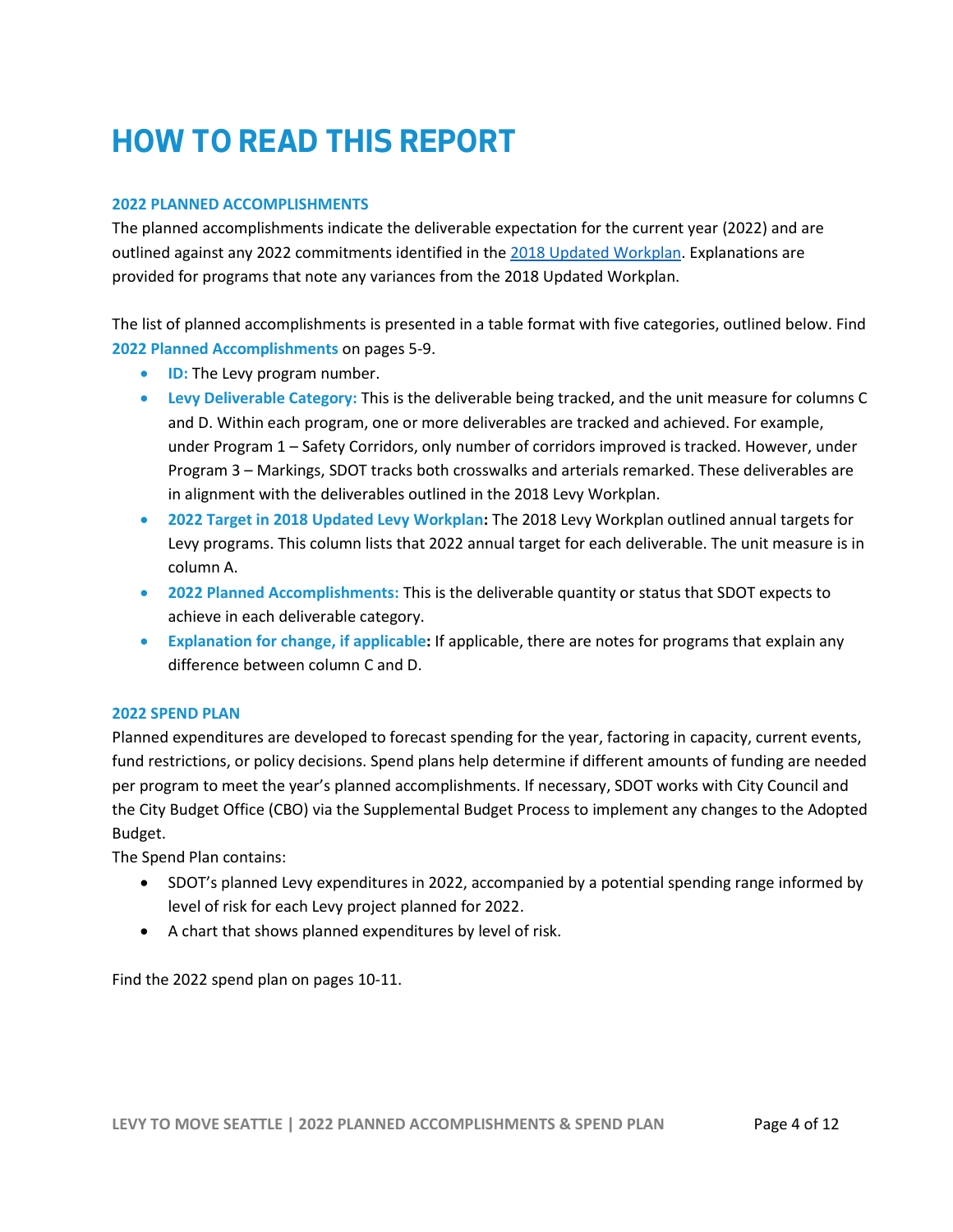# **2022 PLANNED ACCOMPLISHMENTS**

| ID             | <b>LEVY DELIVERABLE</b><br><b>CATEGORY</b>                 | 2022 TARGET IN<br>2018 UPDATED<br><b>LEVY WORKPLAN</b>               | 2022 PLANNED<br><b>ACCOMPLISHMENTS</b>                                                                                           | <b>EXPLANATION FOR CHANGE,</b><br><b>IF APPLICABLE</b>                                                   |  |
|----------------|------------------------------------------------------------|----------------------------------------------------------------------|----------------------------------------------------------------------------------------------------------------------------------|----------------------------------------------------------------------------------------------------------|--|
| $\mathbf{1}$   | <b>Vision Zero Corridors</b>                               | N/A                                                                  | 2                                                                                                                                | N/A                                                                                                      |  |
| $\overline{2}$ | Safe Routes to School<br>projects                          | $9 - 12$                                                             | $9 - 12$                                                                                                                         | No change.                                                                                               |  |
| 3              | Crosswalks Repainted                                       | 1,500                                                                | 1,500                                                                                                                            | No change.                                                                                               |  |
| 3              | <b>Arterial Lane-miles</b><br>Repainted                    | 560                                                                  | 560                                                                                                                              | No change.                                                                                               |  |
| 4              | New traffic signals                                        | 3                                                                    | 3                                                                                                                                | No change.                                                                                               |  |
| 4              | <b>Traffic signal</b><br>improvements                      | 10                                                                   | 10                                                                                                                               | No change.                                                                                               |  |
| 4              | <b>Traffic spot</b><br>improvements                        | 10                                                                   | 10                                                                                                                               | No change.                                                                                               |  |
| 4              | Corridors optimized                                        | 5                                                                    | 5                                                                                                                                | No change.                                                                                               |  |
| 4              | Regulatory street<br>signs replaced                        | 3,000                                                                | 3,000                                                                                                                            | No change.                                                                                               |  |
| 5              | Protected bike lane<br>(miles)                             | $5.39*$                                                              | $2 - 3$                                                                                                                          | 2022 accomplishments reflect<br>current project schedules and<br>carryforward deliverables from<br>2021. |  |
| 5              | Neighborhood<br>Greenway (miles)                           | $8.37*$                                                              | $2 - 4.5$                                                                                                                        | 2022 accomplishments reflect<br>current project schedules and<br>carryforward deliverables from<br>2021. |  |
| 5              | Bike lane (miles)                                          | $0.25*$                                                              | 0.25                                                                                                                             | No change.                                                                                               |  |
| 6              | Sidewalks repaired,<br>block equivalents                   | $5 - 10$                                                             | 25                                                                                                                               | This change assumes additional<br>budget will be added to this<br>program in 2022.                       |  |
| 6              | Sidewalks repaired,<br>spot repairs                        | 1,000                                                                | >1,000                                                                                                                           | See above.                                                                                               |  |
| 7              | <b>Customer Service</b><br>Requested curb ramp<br>upgrades | 150-200                                                              | 150-200                                                                                                                          | No change.                                                                                               |  |
| 8              | Neighborhood Street<br>Fund projects                       | Complete planning of<br>selected projects in<br>2022-2024 NSF cycle. | Complete construction<br>of remaining 2019-2021<br>cycle projects and<br>explore scope and<br>magnitude for a third<br>NSF cycle | No change.                                                                                               |  |
| 9              | Lane-miles repaved                                         | 10.1                                                                 | 18.8                                                                                                                             | See below.                                                                                               |  |
|                | 11th Ave NE/12th<br>Ave NE                                 | 4.4                                                                  | 0                                                                                                                                | Grant funding that supports this<br>project is restricted to spend in                                    |  |

**LEVY TO MOVE SEATTLE | 2022 PLANNED ACCOMPLISHMENTS & SPEND PLAN** Page 5 of 12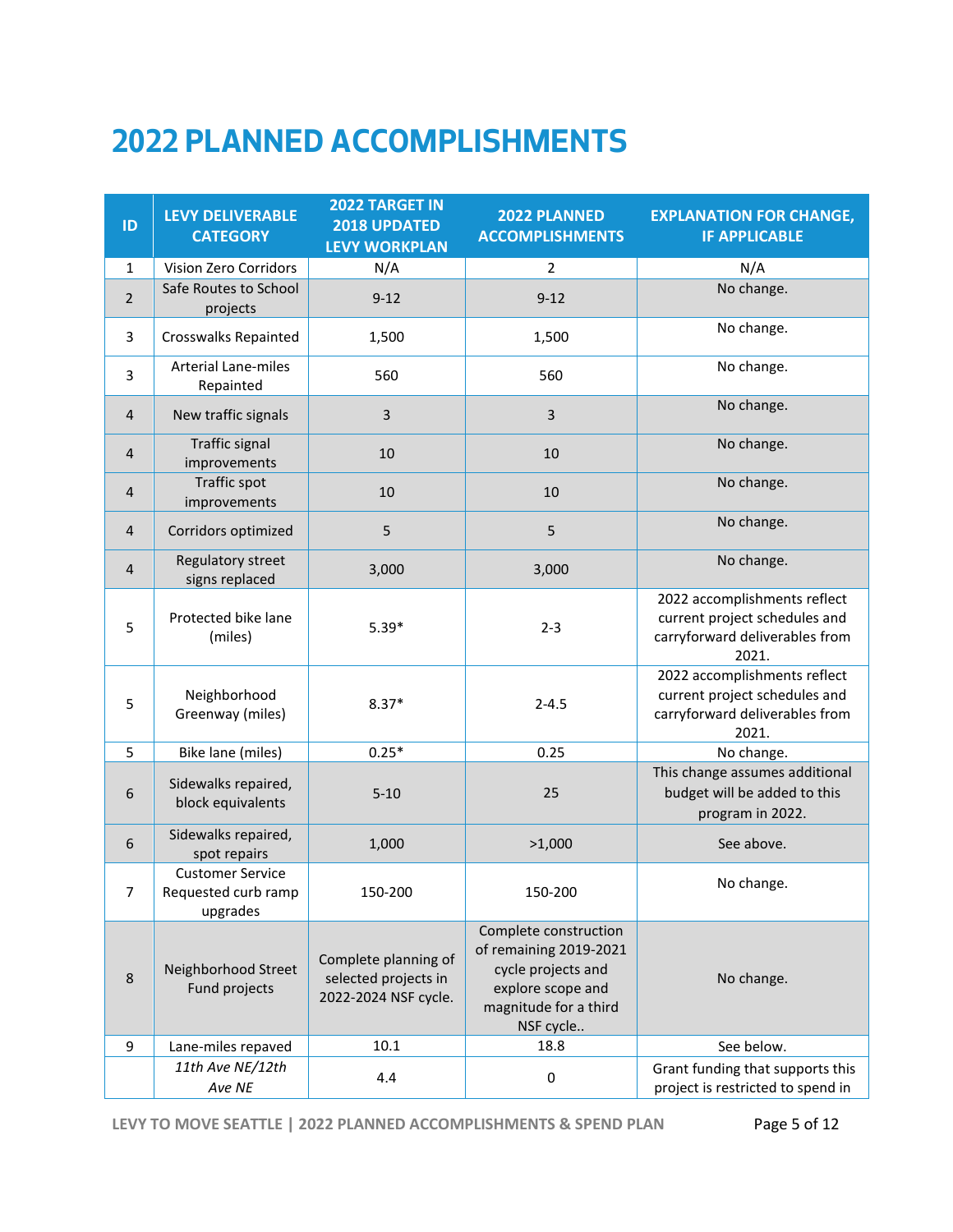| ID | <b>LEVY DELIVERABLE</b><br><b>CATEGORY</b>       | <b>2022 TARGET IN</b><br>2018 UPDATED<br><b>LEVY WORKPLAN</b>          | 2022 PLANNED<br><b>ACCOMPLISHMENTS</b>                                                                                                                                                                                        | <b>EXPLANATION FOR CHANGE,</b><br><b>IF APPLICABLE</b>                                                                                                                                                                                                                                                                                                                                             |  |
|----|--------------------------------------------------|------------------------------------------------------------------------|-------------------------------------------------------------------------------------------------------------------------------------------------------------------------------------------------------------------------------|----------------------------------------------------------------------------------------------------------------------------------------------------------------------------------------------------------------------------------------------------------------------------------------------------------------------------------------------------------------------------------------------------|--|
|    |                                                  |                                                                        |                                                                                                                                                                                                                               | 2023/2024 only; consequently,<br>this project is being delayed.                                                                                                                                                                                                                                                                                                                                    |  |
|    | 15th Ave $S/S$<br>Spokane St / S<br>Columbia Way | 5.8                                                                    | 5.8                                                                                                                                                                                                                           | During the design phase, mileage<br>was updated to 5.8 from 5.7.                                                                                                                                                                                                                                                                                                                                   |  |
|    | 15th Ave NE                                      | N/A                                                                    | 4.6                                                                                                                                                                                                                           |                                                                                                                                                                                                                                                                                                                                                                                                    |  |
|    | Delridge Way SW                                  | N/A                                                                    | 10                                                                                                                                                                                                                            |                                                                                                                                                                                                                                                                                                                                                                                                    |  |
| 10 | Lane-miles repaved                               | 3.6 to 4.8                                                             | 7 to 8.5                                                                                                                                                                                                                      | Additional miles pending future<br>budget actions.                                                                                                                                                                                                                                                                                                                                                 |  |
| 10 | Paving spot<br>improvements                      | 35                                                                     | 65                                                                                                                                                                                                                            | Additional spot improvements<br>pending future budget actions.                                                                                                                                                                                                                                                                                                                                     |  |
| 11 | Bridge spot repairs<br>completed                 | 350                                                                    | 350                                                                                                                                                                                                                           | No change.                                                                                                                                                                                                                                                                                                                                                                                         |  |
| 12 | <b>Bridge Seismic</b><br>Improvements            | Complete two<br>projects: Ballard and<br>Fremont Bridges.              | Complete two projects:<br>SW Andover Pedestrian<br><b>Bridge Seismic Retrofit</b><br>and 8th Ave NW / NW<br>133rd Ave Bridge<br>Seismic Retrofit;<br>continue design for N<br>41st St and Delridge<br>Way Pedestrian Bridges. | Following development of<br>Concept Design Reports for<br>bridges in this program in 2020,<br>SDOT recommended advancing 7<br>remaining projects with available<br>funding and putting 5 others on<br>hold until funding can be<br>secured, due to the high cost of<br>these projects, including Ballard<br>and Fremont Bridges. SDOT is<br>exploring methods to advance<br>the remaining bridges. |  |
| 13 | <b>Fairview Bridge</b>                           | N/A; Project<br>completed in 2021.                                     | N/A                                                                                                                                                                                                                           | N/A; Project complete in 2021.                                                                                                                                                                                                                                                                                                                                                                     |  |
| 14 | Bridge Replacement,<br>Planning & Design         | Alternative analysis<br>for Admiral Way<br>North and South<br>Bridges. | 33rd Ave W Pedestrian<br>Bridge design<br>completion; University<br>Ave Bridge N approach<br>initial design.                                                                                                                  | Admiral Way North and South<br>Bridge Planning Study work was<br>put on hold until after the<br>completion of the West Seattle<br>High Bridge Repairs.                                                                                                                                                                                                                                             |  |
| 15 | Stairway<br>rehabilitation<br>projects           | 5                                                                      | 5                                                                                                                                                                                                                             | No change.                                                                                                                                                                                                                                                                                                                                                                                         |  |
| 16 | Trees planted                                    | 300                                                                    | 300                                                                                                                                                                                                                           | No change.                                                                                                                                                                                                                                                                                                                                                                                         |  |
| 16 | Trees pruned<br>(trimmed)                        | 4,000                                                                  | 4,000                                                                                                                                                                                                                         | No change.                                                                                                                                                                                                                                                                                                                                                                                         |  |
| 16 | Trees removed                                    | N/A                                                                    | N/A                                                                                                                                                                                                                           | No change.                                                                                                                                                                                                                                                                                                                                                                                         |  |
| 16 | Landscape<br>maintained                          | 1,000                                                                  | 1,000                                                                                                                                                                                                                         | No change.                                                                                                                                                                                                                                                                                                                                                                                         |  |
| 16 | Tree or vegetation<br>obstruction removed        | 300                                                                    | 300                                                                                                                                                                                                                           | No change.                                                                                                                                                                                                                                                                                                                                                                                         |  |
| 17 | Drainage Partnership,<br>SPU South Park          | Not identified                                                         | Continue construction                                                                                                                                                                                                         | No change.                                                                                                                                                                                                                                                                                                                                                                                         |  |

**LEVY TO MOVE SEATTLE | 2022 PLANNED ACCOMPLISHMENTS & SPEND PLAN** Page 6 of 12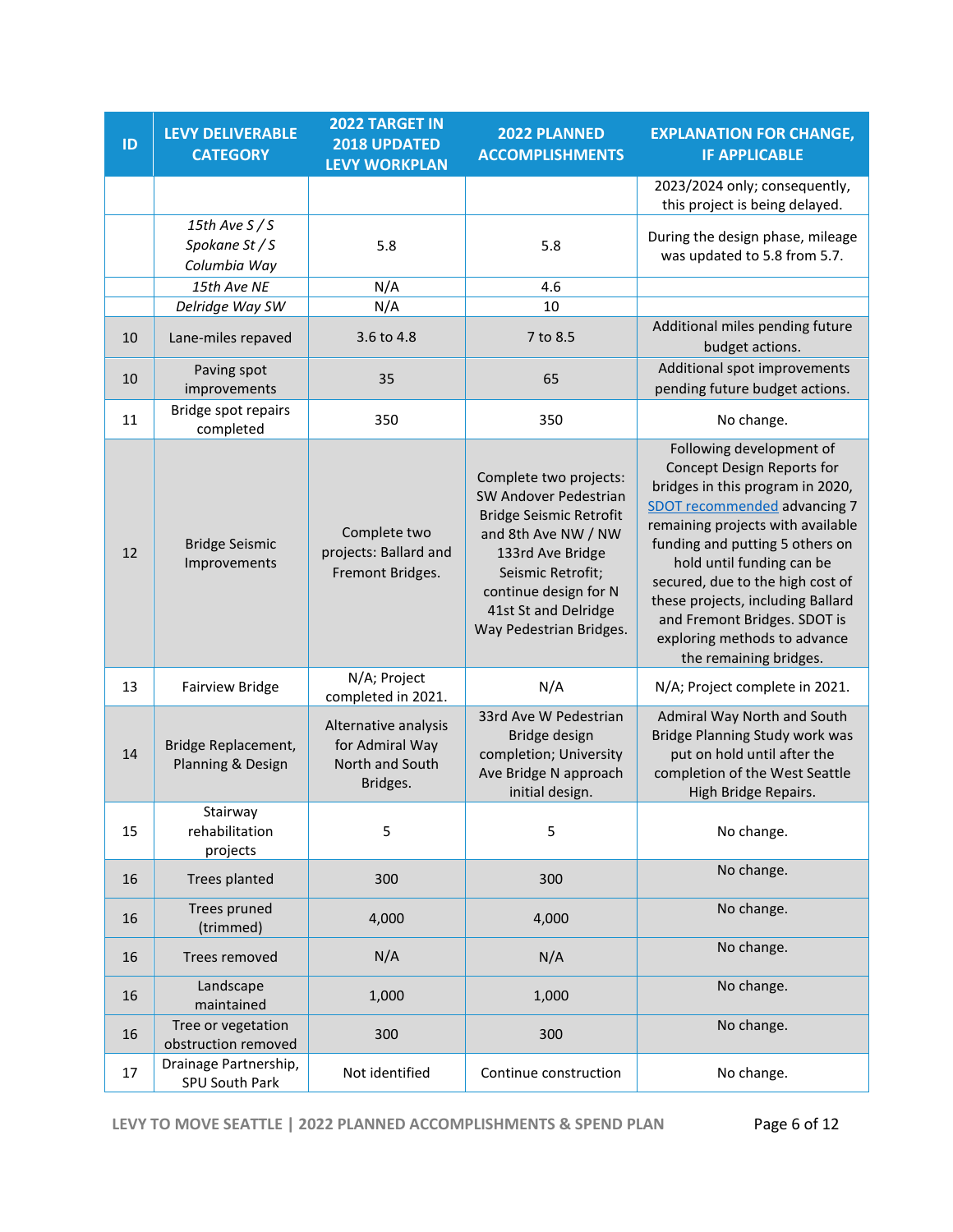| ID | <b>LEVY DELIVERABLE</b><br><b>CATEGORY</b>                 | 2022 TARGET IN<br>2018 UPDATED<br><b>LEVY WORKPLAN</b> | 2022 PLANNED<br><b>ACCOMPLISHMENTS</b>                                       | <b>EXPLANATION FOR CHANGE,</b><br><b>IF APPLICABLE</b>                                                                                                                            |
|----|------------------------------------------------------------|--------------------------------------------------------|------------------------------------------------------------------------------|-----------------------------------------------------------------------------------------------------------------------------------------------------------------------------------|
| 18 | Madison RapidRide G<br>Line                                | Continue<br>construction                               | Continue construction                                                        | No change.                                                                                                                                                                        |
| 18 | Delridge RapidRide H<br>Line                               | Complete<br>construction in 2021.                      | Complete construction                                                        | Roadway and paving work<br>substantially complete in 2021;<br>landscape installation delayed by<br>weather and supply issues. Metro<br>completing station furnishings in<br>2022. |
| 18 | Roosevelt RapidRide<br>J Line                              | Continue<br>construction.                              | Continue design.                                                             | The alignment was shortened to<br>fit the available funding, and the<br>schedule adjusted accordingly.                                                                            |
| 18 | Route 7 Transit-Plus<br><b>Multimodal Corridor</b>         | Continue<br>construction.                              | Begin construction.                                                          | No change.                                                                                                                                                                        |
| 18 | <b>Route 44 Transit-Plus</b><br><b>Multimodal Corridor</b> | Begin construction.                                    | Begin construction.                                                          | No change.                                                                                                                                                                        |
| 18 | Route 40 Transit-Plus<br><b>Multimodal Corridor</b>        | Continue design.                                       | Continue design.                                                             | No change.                                                                                                                                                                        |
| 18 | Route 48 Transit-Plus<br><b>Multimodal Corridor</b>        | Continue design.                                       | Continue design.                                                             | No change.                                                                                                                                                                        |
| 18 | Fauntleroy Way<br>Boulevard                                | Not identified.                                        | Project deferred.                                                            | Project continues to be on hold<br>due to ST3 coordination; all<br>remaining funding was cut due to<br>COVID-19 budget impacts.                                                   |
| 18 | <b>Burke-Gilman Trail</b><br><b>Missing Link</b>           | Not identified.                                        | Acquire permits;<br>pending resolution of<br>court delays, begin<br>Phase 2. | No change.                                                                                                                                                                        |
| 18 | NE 45th Corridor, 4th<br>to Brooklyn                       | Not identified.                                        | <b>Construct UW MICMA</b><br>project signal<br>improvements.                 | No change.                                                                                                                                                                        |
| 18 | Plan Aurora                                                | Not identified.                                        | Initiate planning study.                                                     | No change                                                                                                                                                                         |
| 19 | Signal major<br>maintenance                                | $5 - 15$                                               | $5 - 15$                                                                     | No change.                                                                                                                                                                        |
| 19 | Signal diagnostic<br>evaluations                           | 250                                                    | 250                                                                          | No change.                                                                                                                                                                        |
| 19 | Signal preventative<br>maintenance                         | 775                                                    | 775                                                                          | No change.                                                                                                                                                                        |
| 20 | Miles of arterial<br>added to ITS system                   | Not identified.                                        | 10                                                                           | Annual targets vary depending on<br>scopes of projects.                                                                                                                           |
| 21 | Transit spot<br>improvements                               | 20                                                     | 20                                                                           | No change.                                                                                                                                                                        |
| 22 | Graham St                                                  | Not identified.                                        | Project deferred.                                                            | Levy commitment is to contribute<br>\$10M to Sound Transit project,<br>with no action identified for<br>2021. Due to revenue reductions<br>from COVID-19 and Sound                |

**LEVY TO MOVE SEATTLE | 2022 PLANNED ACCOMPLISHMENTS & SPEND PLAN** Page 7 of 12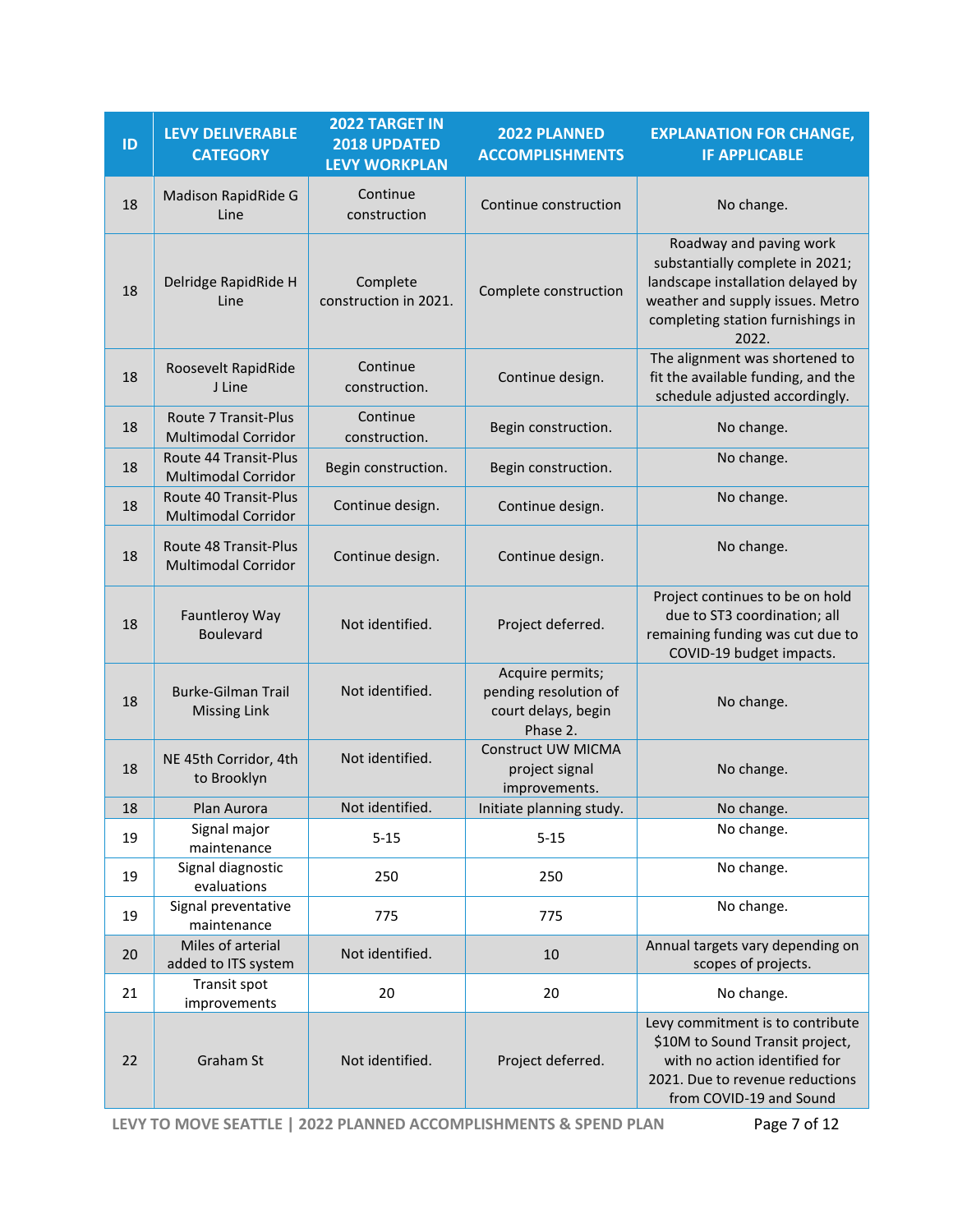| ID | <b>LEVY DELIVERABLE</b><br><b>CATEGORY</b>      | 2022 TARGET IN<br>2018 UPDATED<br><b>LEVY WORKPLAN</b> | 2022 PLANNED<br><b>ACCOMPLISHMENTS</b>                                                                          | <b>EXPLANATION FOR CHANGE,</b><br><b>IF APPLICABLE</b>                                                                                                                                     |  |
|----|-------------------------------------------------|--------------------------------------------------------|-----------------------------------------------------------------------------------------------------------------|--------------------------------------------------------------------------------------------------------------------------------------------------------------------------------------------|--|
|    |                                                 |                                                        |                                                                                                                 | Transit's project schedule, the<br>funding for this program was<br>reduced in full. The City still<br>maintains its \$10M commitment<br>to the project, which will be in<br>2025 or later. |  |
| 23 | Northgate Bridge                                | N/A; Project<br>completed in 2021.                     | N/A                                                                                                             | No change.                                                                                                                                                                                 |  |
| 24 | Accessible Mt Baker                             | Not identified.                                        | Begin construction of<br>near-term ped/bike<br>projects.                                                        | Resume planning and early<br>design for transit center<br>relocation with King County<br>Metro.                                                                                            |  |
| 25 | <b>Blocks of new</b><br>sidewalk                | 22                                                     | 20-30.5                                                                                                         | Project risks have been identified,<br>which may impact the delivery<br>schedules of several blocks.                                                                                       |  |
| 25 | Crossing<br>Improvements                        | 20                                                     | 20                                                                                                              | No change.                                                                                                                                                                                 |  |
| 26 | SPU Partnership,<br><b>Broadview</b>            | Not identified.                                        | Begin construction of<br>first phase of sidewalks.                                                              | Dozens of temporary<br>construction easements from<br>adjacent property owners were<br>required, which took longer than<br>anticipated.                                                    |  |
| 27 | <b>Bike parking spaces</b><br>added             | N/A; 9-year target<br>was met in 2019.                 | ~20                                                                                                             | Bike parking will continue to be<br>delivered citywide, in accordance<br>with the Bike Master Plan.                                                                                        |  |
| 27 | Urban trail and<br>bikeway spot<br>improvements | 10                                                     | 10                                                                                                              | No change.                                                                                                                                                                                 |  |
| 28 | Lander Overpass                                 | N/A; Project<br>completed in 2020.                     | N/A                                                                                                             | No change.                                                                                                                                                                                 |  |
| 29 | East Marginal Way                               | Advertise for<br>construction in 2022.                 | Complete design of the<br>North and Central<br>segments and advertise<br>the North Segment for<br>construction. | Obtaining grant funding and<br>design approval from railroads<br>has taken longer than<br>anticipated.                                                                                     |  |
| 30 | Freight Spot<br>Improvements                    | $3 - 5$                                                | $3 - 5$                                                                                                         | No change.                                                                                                                                                                                 |  |

\*The project list for Bike Safety (program #5) was not included in the November 2018 Updated Levy Workplan because the planned project list is revised as part of the Bicycle Master Plan (BMP) Implementation Process. The current Workplan targets for this program are sourced from the 2021-2024 BMP Implementation Plan.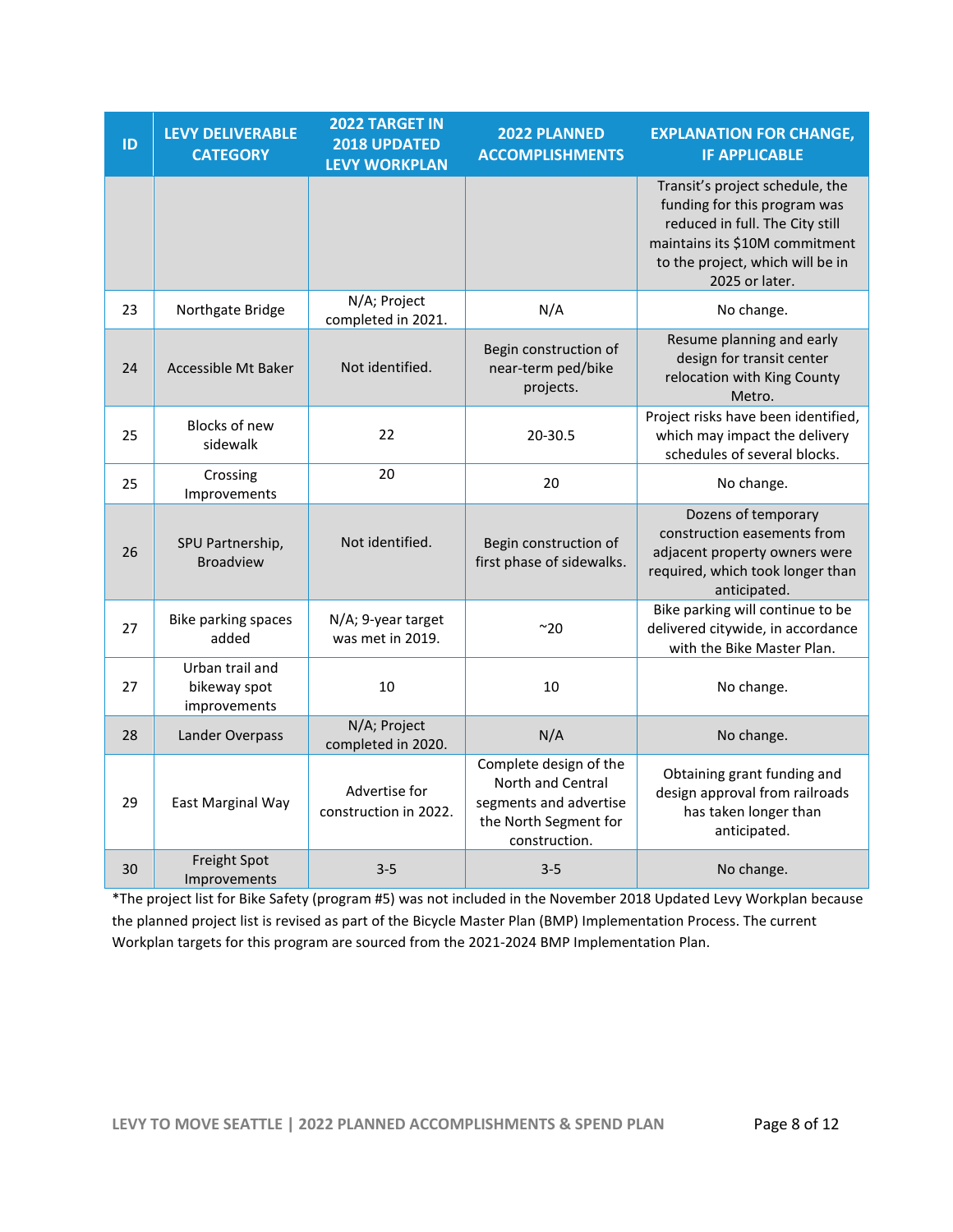### **2022 SPEND PLAN**

#### **2022 Spend Plan: \$202M - \$262M**

In 2021, SDOT's Levy to Move Seattle spend plan was \$268 million with a risk range accounting for an expected spend between \$214 million-\$268 million. This was a range of \$54 million, representing about 20% of the \$268 million spend plan.

In 2022, SDOT recommends a range of \$60 million, or 23% of the \$262 million plan. The \$202 million-\$262 million spend range accounts for project schedules, risk registers, crew capacity/availability, and context from past years, particularly for major Levy projects transitioning from design to construction in 2022. The increase in risk range is supported by the impact and uncertainty brought on by the recent concrete strike<sup>1</sup>. Availability of concrete affects many projects and programs throughout the Levy to Move Seattle portfolio and places higher risk on projects in the construction phase that require concrete for completion.

#### **Spend Plan by risk type**

SDOT reviewed projects in the Levy portfolio and classified work into categories to quantify risk and inform the potential spending range. The risk types also apply to meeting the deliverable targets (for example, lane miles or beginning construction). We used the following categories to quantify risks and inform the 2022 spend plan:

- **Type 1**: **Design to Construction** Contractor-delivered; carries high risk. In 2022, this includes projects such as Madison RapidRide J Line and Route 44 Transit-Plus Multimodal Corridor.
- **Type 2**: **Design Only**  Contractor-delivered.
- **Type 3**: **Construction Only**  Contractor delivered; carries moderate risk*.* **I**n 2022, this includes projects such as Denny Way ITS and SPU Partnership – Broadview.
- **Type 4**: **Crew Delivered & Program Management** SDOT-delivered capital work; carries moderate risk due to limited capacity of SDOT crews and potential for unforeseen needs. (For example, in the past, these unforeseen needs have included the COVID-19 response and West Seattle Bridge closure mitigation measures.)
- **Type 5**: **Operations and Maintenance** SDOT-delivered; carries low risk.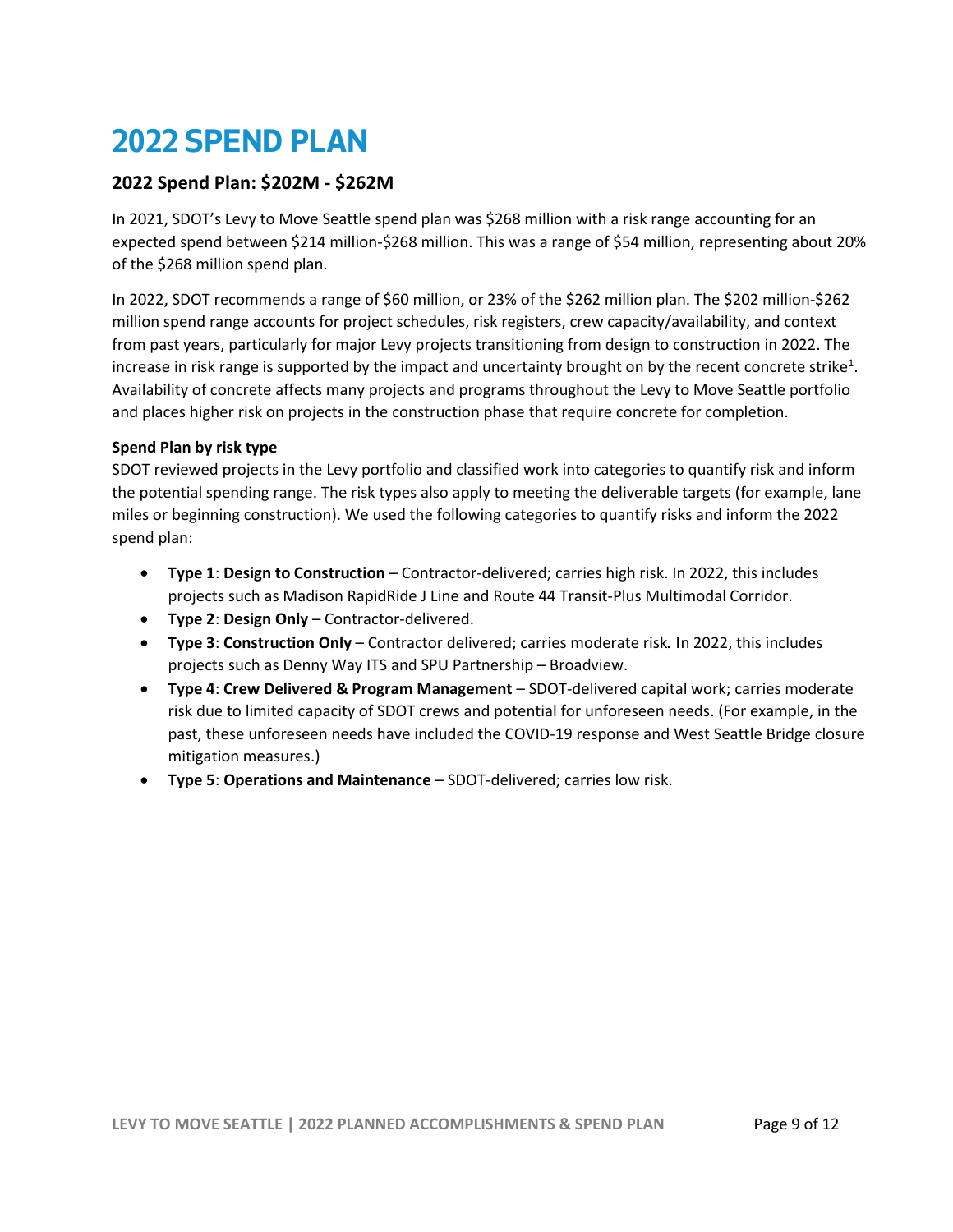

| <b>Risk Category</b>                   | <b>Spend Plan</b> | <b>Percent</b> |
|----------------------------------------|-------------------|----------------|
| Type 1 - Design to Construction        | \$86.9M           | 33%            |
| Type 2 - Design Only                   | \$28.5M           | 11%            |
| Type 3 - Construction Only             | \$79.9M           | 31%            |
| Type 4 - Crew Delivered & Program Mgmt | \$34.2M           | 13%            |
| Type 5 - Operations & Maintenance      | \$32.0M           | 12%            |
| <b>Total</b>                           | \$261.5M          | 100%           |

<sup>1</sup>As of the publication of this report, there is an ongoing general strike of concrete drivers and concrete plant workers in the Seattle area that involves companies that supply SDOT with concrete for many active construction projects. The strike began in December 2021. Several projects and programs have been affected, including some which have had to pause all concrete work until the strike is resolved. The concrete supply issues present a challenge and SDOT supports a fair resolution among the parties. In the near term, SDOT is continuing project work that does not rely on concrete where possible. SDOT remains hopeful that this issue will be resolved soon so the department can continue making even more progress delivering projects for Seattle communities.